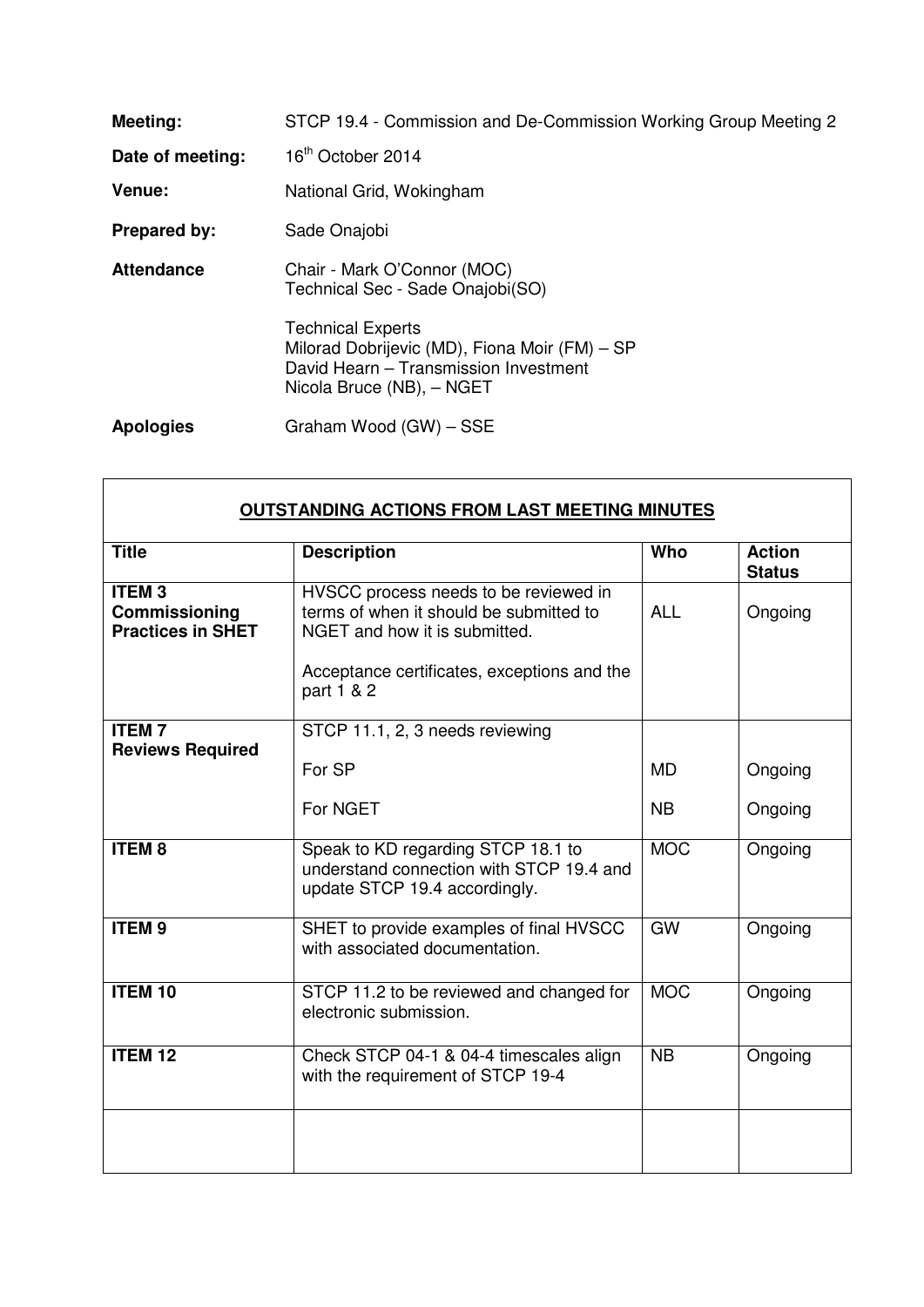| <u>ACTIONS FROM THE MEETING HELD ON THE 16th OF OCTOBER, 2014</u> |                                                                                                                                                              |            |                                |  |  |
|-------------------------------------------------------------------|--------------------------------------------------------------------------------------------------------------------------------------------------------------|------------|--------------------------------|--|--|
| <b>Title</b>                                                      | <b>Description</b>                                                                                                                                           | Who        | <b>Action</b><br><b>Status</b> |  |  |
| <b>ITEM1</b>                                                      | Update the membership list on the TOR -<br>remove Mike Lee.                                                                                                  | <b>MOC</b> |                                |  |  |
|                                                                   | Update section 8 of the TOR by replacing<br>'customers' with 'users' within the sentence<br>'Clarity of TO communication with<br>customers within the STCP'. | <b>MOC</b> |                                |  |  |
|                                                                   | Following updates above, publish the TOR<br>on National Grid website.                                                                                        | <b>MOC</b> |                                |  |  |
| <b>ITEM2</b>                                                      | Following updates made, reissue the<br>minutes for meeting 1.                                                                                                | <b>SO</b>  |                                |  |  |
| <b>ITEM3</b>                                                      | Email the project tracker for the Beauly -<br>Denny as an example of a project across<br>the Boundary of Influence.                                          | <b>MD</b>  |                                |  |  |
| <b>ITEM4</b>                                                      | Confirm the Act from which the 'user'<br>definition was copied from to update<br>section 2.1.17 of STCP 19.4                                                 | <b>SO</b>  |                                |  |  |
| <b>ITEM<sub>5</sub></b>                                           | Raise a MOD paper to present the updates<br>on STCP 19.4 to the panel for review by<br>Jan 2015.                                                             | <b>MOC</b> |                                |  |  |
| <b>ITEM 6</b>                                                     | Include the titles of the relevant STCP's<br>listed within section 1.3 of STCP 19.4                                                                          | <b>SO</b>  |                                |  |  |
| <b>ITEM7</b>                                                      | Review STCP 01-1 in relation to section<br>2.1.3 of STCP 19-4                                                                                                | <b>NB</b>  |                                |  |  |
| <b>ITEM8</b>                                                      | Review the Decommissioning Report at the<br>next meeting.                                                                                                    | <b>ALL</b> |                                |  |  |
|                                                                   | Provide the paper work SP prepared for the<br>Decommissioning process using Inverkip<br>an example.                                                          | <b>MD</b>  |                                |  |  |
| <b>ITEM9</b>                                                      | NB confirms NG is missing a number of<br>SRS's and an audit will be conducted within<br>NG to identify all the outstanding SRS's.                            | <b>NB</b>  |                                |  |  |
|                                                                   | MD confirmed that SP will provide the<br>relevant SRS's to NG                                                                                                | <b>MD</b>  |                                |  |  |
|                                                                   | GW to provide the SRS's for SHET to NG                                                                                                                       | <b>GW</b>  |                                |  |  |

 $\overline{\mathbf{1}}$